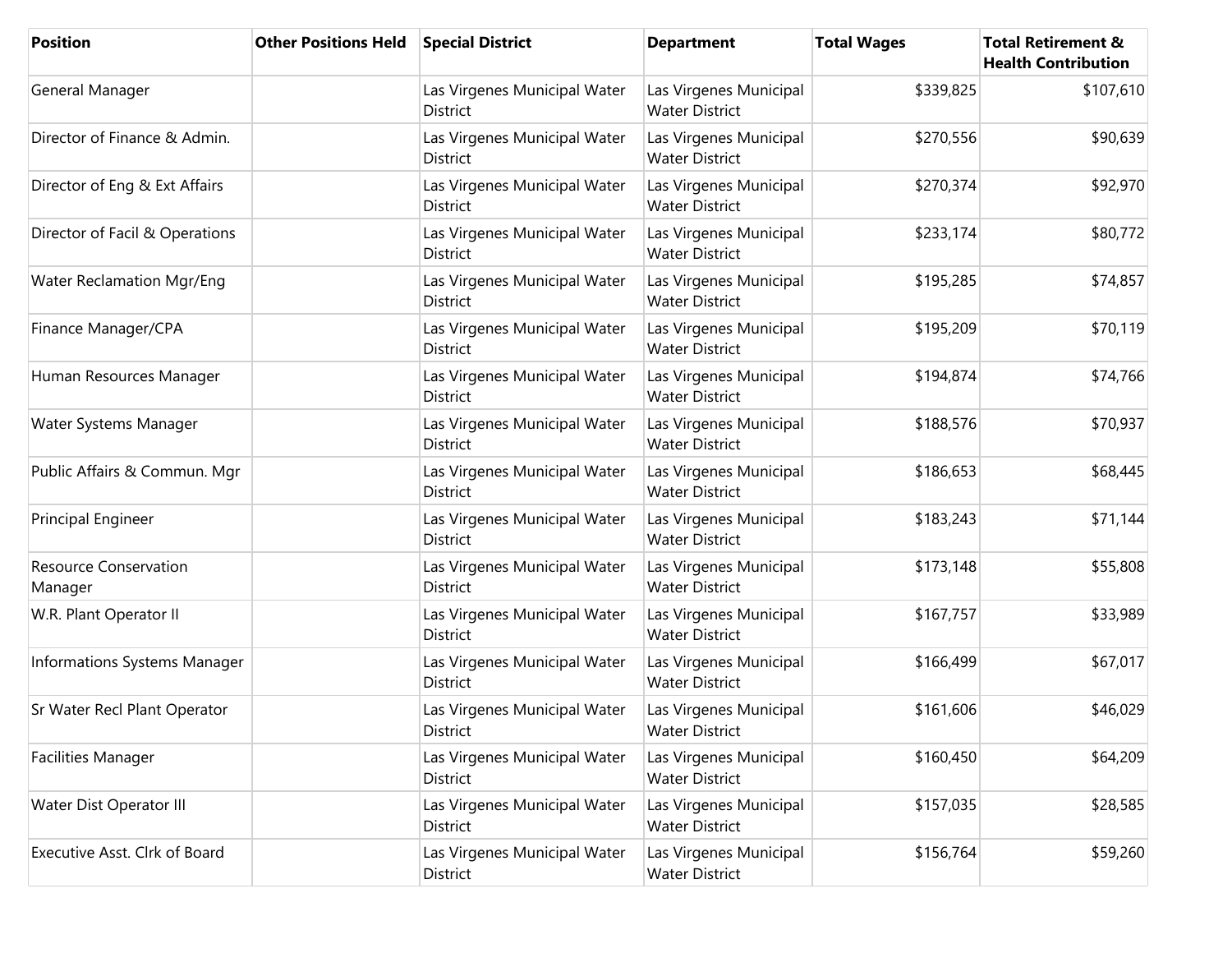| Chief Water Reclamation Oprt            | Las Virgenes Municipal Water<br>District        | Las Virgenes Municipal<br><b>Water District</b> | \$151,095 | \$52,830 |
|-----------------------------------------|-------------------------------------------------|-------------------------------------------------|-----------|----------|
| <b>Water Treatment Supervisor</b>       | Las Virgenes Municipal Water<br>District        | Las Virgenes Municipal<br><b>Water District</b> | \$147,668 | \$54,662 |
| Senior Accountant                       | Las Virgenes Municipal Water<br>District        | Las Virgenes Municipal<br><b>Water District</b> | \$147,085 | \$45,845 |
| Senior Water Distribution Op.           | Las Virgenes Municipal Water<br><b>District</b> | Las Virgenes Municipal<br><b>Water District</b> | \$145,136 | \$50,707 |
| Principal Technology Analyst            | Las Virgenes Municipal Water<br>District        | Las Virgenes Municipal<br><b>Water District</b> | \$144,429 | \$60,112 |
| <b>Compost Operations</b><br>Supervisor | Las Virgenes Municipal Water<br><b>District</b> | Las Virgenes Municipal<br><b>Water District</b> | \$144,308 | \$59,208 |
| Laboratory Supervisor                   | Las Virgenes Municipal Water<br><b>District</b> | Las Virgenes Municipal<br><b>Water District</b> | \$142,164 | \$44,871 |
| Facilities Maintenance Super            | Las Virgenes Municipal Water<br>District        | Las Virgenes Municipal<br><b>Water District</b> | \$140,275 | \$59,099 |
| <b>SCADA Analyst</b>                    | Las Virgenes Municipal Water<br>District        | Las Virgenes Municipal<br><b>Water District</b> | \$140,146 | \$43,635 |
| Sr Water Treatment Plnt Oper            | Las Virgenes Municipal Water<br>District        | Las Virgenes Municipal<br><b>Water District</b> | \$138,965 | \$49,961 |
| W.R. Plant Operator II                  | Las Virgenes Municipal Water<br><b>District</b> | Las Virgenes Municipal<br><b>Water District</b> | \$138,740 | \$48,625 |
| Adm. Services Coordinator               | Las Virgenes Municipal Water<br>District        | Las Virgenes Municipal<br><b>Water District</b> | \$138,343 | \$57,861 |
| Water Systems Supervisor                | Las Virgenes Municipal Water<br>District        | Las Virgenes Municipal<br><b>Water District</b> | \$138,342 | \$46,557 |
| Resource Conservation Sup               | Las Virgenes Municipal Water<br><b>District</b> | Las Virgenes Municipal<br><b>Water District</b> | \$137,442 | \$59,232 |
| Purchasing Supervisor                   | Las Virgenes Municipal Water<br>District        | Las Virgenes Municipal<br><b>Water District</b> | \$136,652 | \$45,683 |
| Network & SCADA Analyst                 | Las Virgenes Municipal Water<br>District        | Las Virgenes Municipal<br><b>Water District</b> | \$134,952 | \$58,433 |
| <b>Customer Svc Oper Super</b>          | Las Virgenes Municipal Water<br>District        | Las Virgenes Municipal<br><b>Water District</b> | \$133,241 | \$58,473 |
| Senior Water Const Specialist           | Las Virgenes Municipal Water<br>District        | Las Virgenes Municipal<br><b>Water District</b> | \$130,508 | \$47,348 |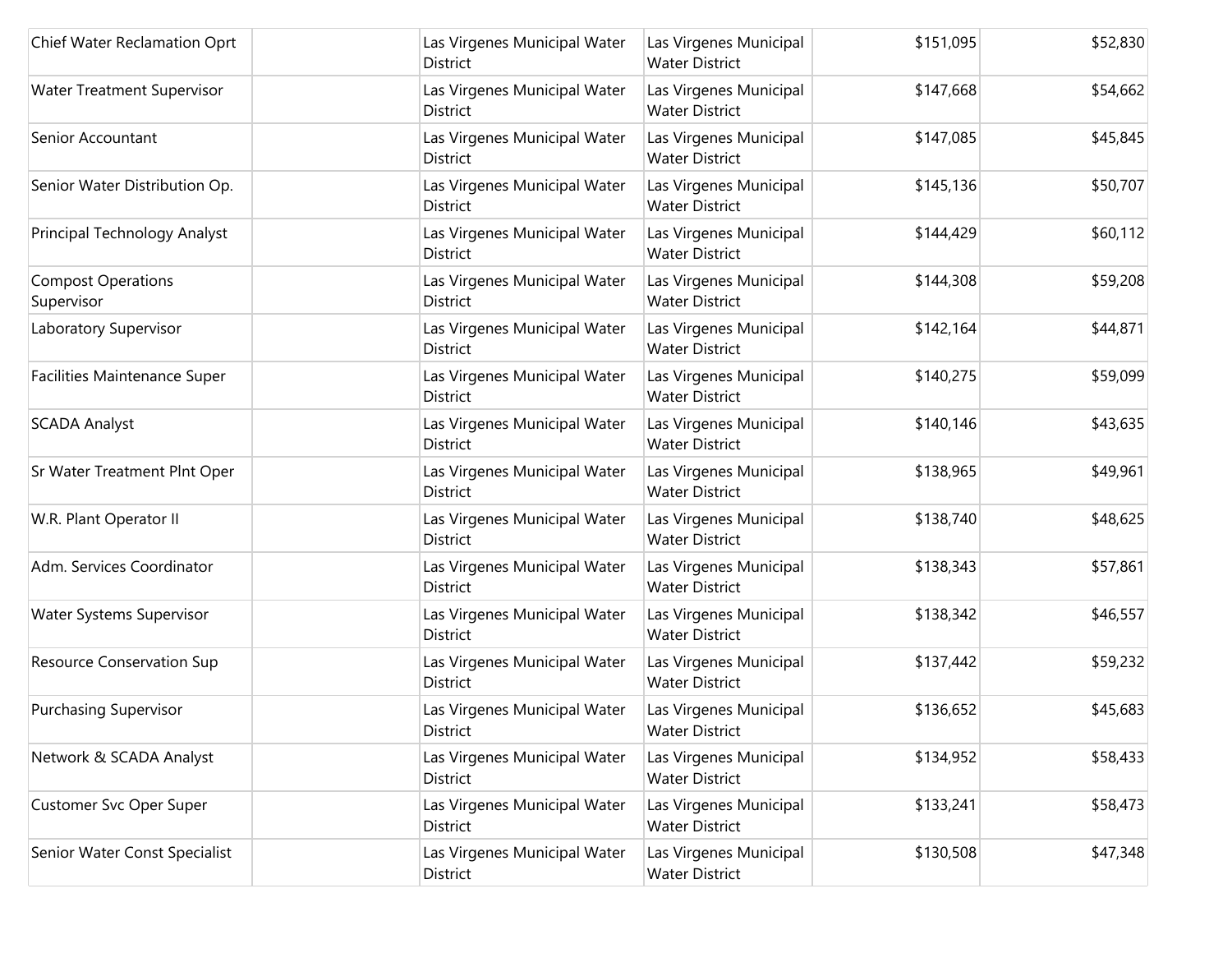| Elec/Instrumentation Sup              | Las Virgenes Municipal Water<br>District        | Las Virgenes Municipal<br><b>Water District</b> | \$129,008 | \$56,574 |
|---------------------------------------|-------------------------------------------------|-------------------------------------------------|-----------|----------|
| W.R. Plant Operator II                | Las Virgenes Municipal Water<br>District        | Las Virgenes Municipal<br><b>Water District</b> | \$128,923 | \$45,153 |
| Customer Service Manager              | Las Virgenes Municipal Water<br>District        | Las Virgenes Municipal<br><b>Water District</b> | \$128,489 | \$50,726 |
| Assistant Engineer                    | Las Virgenes Municipal Water<br>District        | Las Virgenes Municipal<br><b>Water District</b> | \$128,090 | \$56,289 |
| W.R. Plant Operator II                | Las Virgenes Municipal Water<br>District        | Las Virgenes Municipal<br><b>Water District</b> | \$125,141 | \$47,426 |
| Public Affairs Associate II           | Las Virgenes Municipal Water<br>District        | Las Virgenes Municipal<br><b>Water District</b> | \$124,250 | \$52,126 |
| Lab Technician II                     | Las Virgenes Municipal Water<br><b>District</b> | Las Virgenes Municipal<br><b>Water District</b> | \$124,155 | \$43,543 |
| <b>Technical Services Support Sup</b> | Las Virgenes Municipal Water<br>District        | Las Virgenes Municipal<br><b>Water District</b> | \$120,721 | \$50,327 |
| <b>GIS Coordinator</b>                | Las Virgenes Municipal Water<br>District        | Las Virgenes Municipal<br><b>Water District</b> | \$120,553 | \$52,063 |
| Lab Technician II                     | Las Virgenes Municipal Water<br>District        | Las Virgenes Municipal<br><b>Water District</b> | \$119,139 | \$33,104 |
| W.R. Plant Operator II                | Las Virgenes Municipal Water<br>District        | Las Virgenes Municipal<br><b>Water District</b> | \$118,143 | \$45,095 |
| W.R. Plant Operator II                | Las Virgenes Municipal Water<br>District        | Las Virgenes Municipal<br><b>Water District</b> | \$116,315 | \$47,114 |
| W.R. Plant Operator II                | Las Virgenes Municipal Water<br>District        | Las Virgenes Municipal<br><b>Water District</b> | \$115,890 | \$43,545 |
| Assistant Engineer                    | Las Virgenes Municipal Water<br>District        | Las Virgenes Municipal<br><b>Water District</b> | \$115,602 | \$38,934 |
| <b>Construction Supervisor</b>        | Las Virgenes Municipal Water<br><b>District</b> | Las Virgenes Municipal<br><b>Water District</b> | \$113,910 | \$49,376 |
| Accountant                            | Las Virgenes Municipal Water<br>District        | Las Virgenes Municipal<br><b>Water District</b> | \$111,689 | \$49,694 |
| Senior Maintenance Mechanic           | Las Virgenes Municipal Water<br>District        | Las Virgenes Municipal<br><b>Water District</b> | \$111,487 | \$45,647 |
| W.R. Plant Operator I                 | Las Virgenes Municipal Water<br>District        | Las Virgenes Municipal<br><b>Water District</b> | \$110,932 | \$37,452 |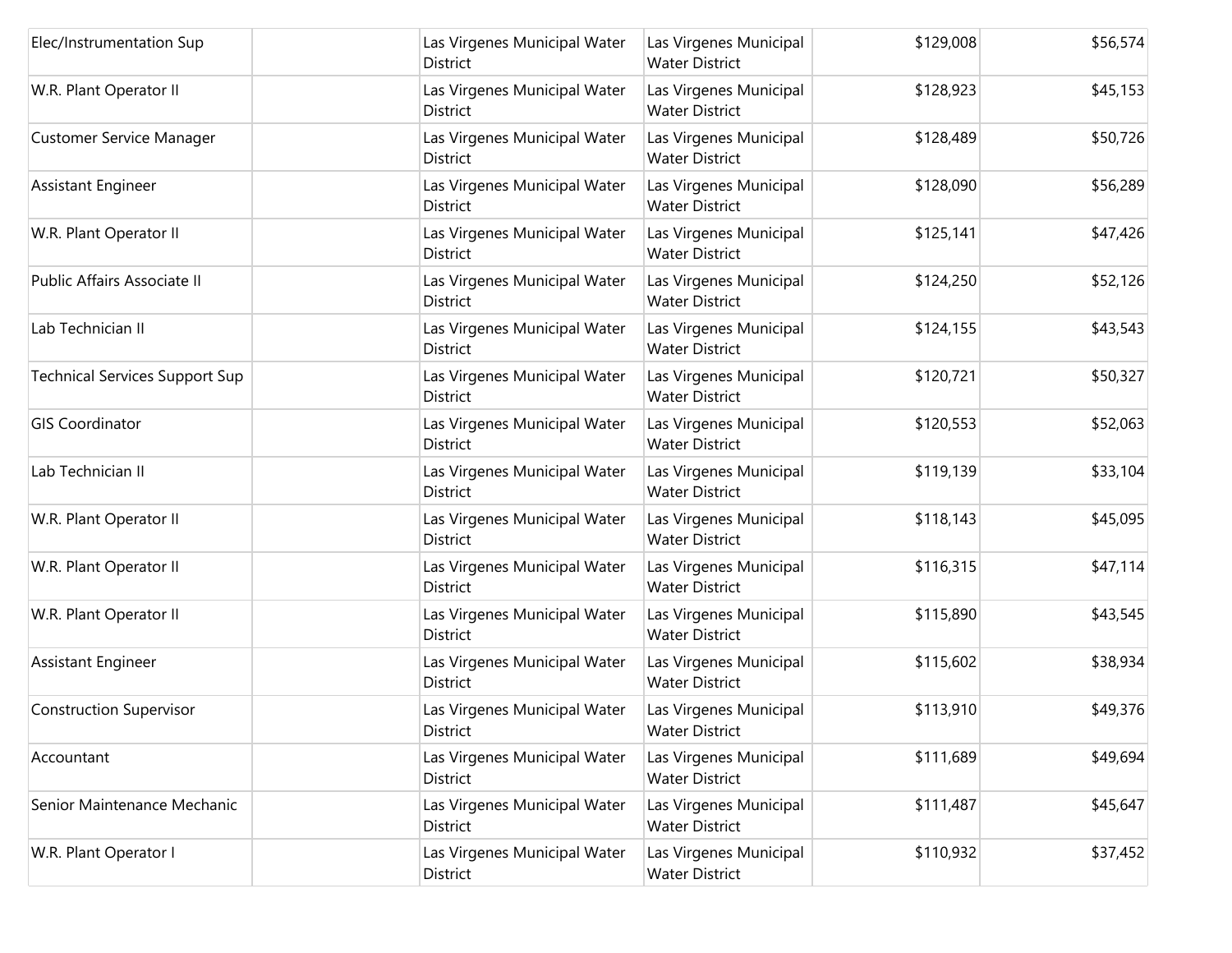| Elec/Instrumentation Tech II      | Las Virgenes Municipal Water<br>District        | Las Virgenes Municipal<br><b>Water District</b> | \$109,923 | \$46,069 |
|-----------------------------------|-------------------------------------------------|-------------------------------------------------|-----------|----------|
| Senior Water Const Specialist     | Las Virgenes Municipal Water<br>District        | Las Virgenes Municipal<br><b>Water District</b> | \$108,517 | \$46,598 |
| Facilities Inspector              | Las Virgenes Municipal Water<br>District        | Las Virgenes Municipal<br><b>Water District</b> | \$108,036 | \$48,516 |
| Public Affairs Associate II       | Las Virgenes Municipal Water<br><b>District</b> | Las Virgenes Municipal<br><b>Water District</b> | \$107,435 | \$35,800 |
| Maintenance Mechanic II           | Las Virgenes Municipal Water<br>District        | Las Virgenes Municipal<br><b>Water District</b> | \$104,776 | \$32,545 |
| Elec/Instrumentation Tech II      | Las Virgenes Municipal Water<br><b>District</b> | Las Virgenes Municipal<br><b>Water District</b> | \$104,160 | \$45,903 |
| Compliance Inspector              | Las Virgenes Municipal Water<br><b>District</b> | Las Virgenes Municipal<br><b>Water District</b> | \$103,762 | \$45,551 |
| W.R. Plant Operator II            | Las Virgenes Municipal Water<br>District        | Las Virgenes Municipal<br><b>Water District</b> | \$103,139 | \$45,648 |
| <b>Cross Connection Inspector</b> | Las Virgenes Municipal Water<br>District        | Las Virgenes Municipal<br><b>Water District</b> | \$102,817 | \$46,323 |
| <b>Accounting Tech Payroll</b>    | Las Virgenes Municipal Water<br>District        | Las Virgenes Municipal<br><b>Water District</b> | \$102,022 | \$45,645 |
| Maintenance Mechanic II           | Las Virgenes Municipal Water<br>District        | Las Virgenes Municipal<br><b>Water District</b> | \$101,696 | \$43,056 |
| Water Dist Operator II            | Las Virgenes Municipal Water<br>District        | Las Virgenes Municipal<br><b>Water District</b> | \$101,648 | \$35,948 |
| <b>Systems Coordinator</b>        | Las Virgenes Municipal Water<br>District        | Las Virgenes Municipal<br><b>Water District</b> | \$100,736 | \$32,486 |
| Lab Technician I                  | Las Virgenes Municipal Water<br><b>District</b> | Las Virgenes Municipal<br><b>Water District</b> | \$100,388 | \$45,371 |
| Water Treatment Plant Oper II     | Las Virgenes Municipal Water<br>District        | Las Virgenes Municipal<br><b>Water District</b> | \$99,406  | \$42,640 |
| Human Resources Analyst I         | Las Virgenes Municipal Water<br>District        | Las Virgenes Municipal<br><b>Water District</b> | \$99,212  | \$45,879 |
| Senior Engineer                   | Las Virgenes Municipal Water<br>District        | Las Virgenes Municipal<br><b>Water District</b> | \$98,941  | \$42,790 |
| Elec/Instrumentation Tech II      | Las Virgenes Municipal Water<br>District        | Las Virgenes Municipal<br><b>Water District</b> | \$98,904  | \$41,444 |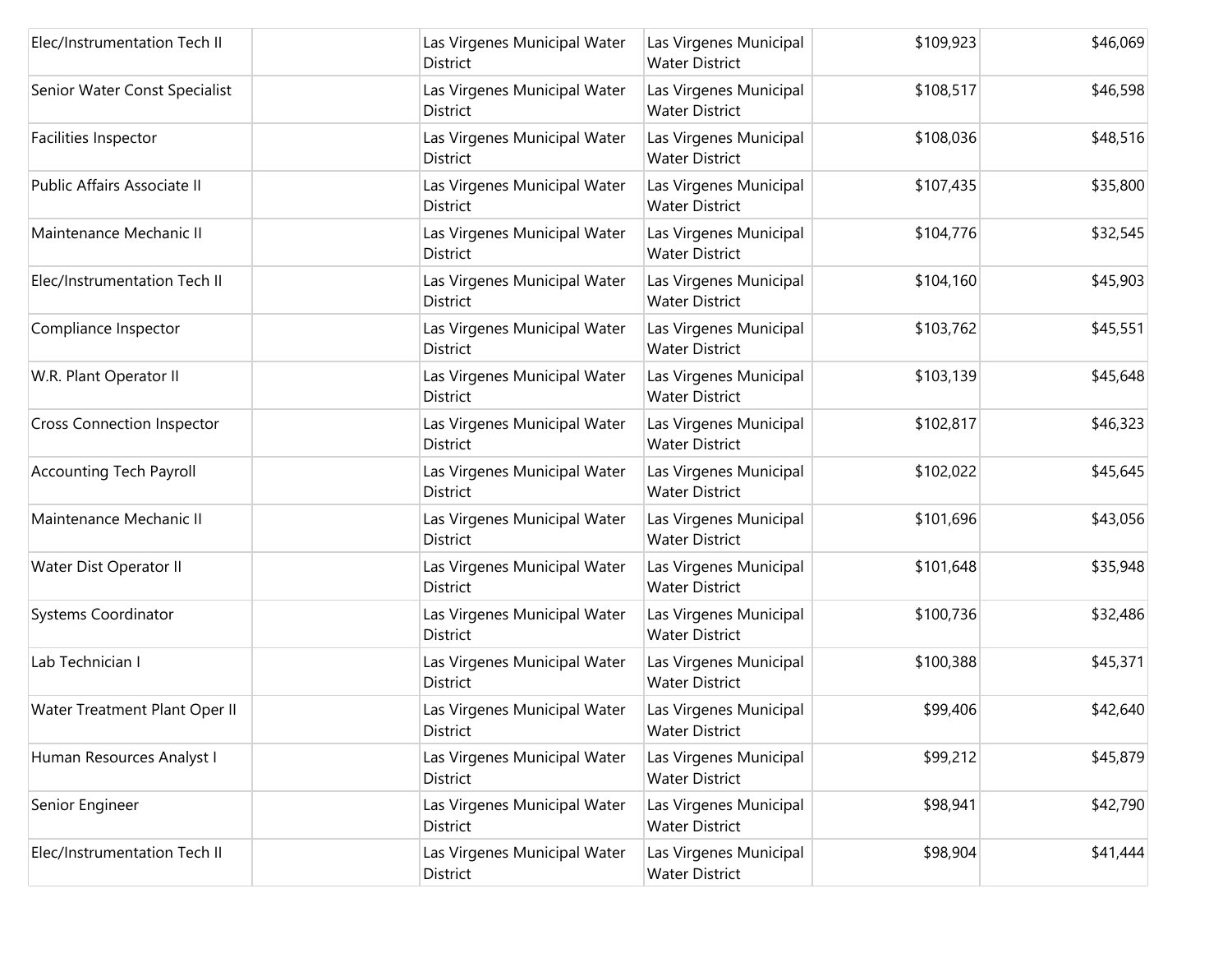| Planning New Development<br>Tech      | Las Virgenes Municipal Water<br>District        | Las Virgenes Municipal<br><b>Water District</b> | \$97,818 | \$44,326 |
|---------------------------------------|-------------------------------------------------|-------------------------------------------------|----------|----------|
| W.R. Plant Operator II                | Las Virgenes Municipal Water<br>District        | Las Virgenes Municipal<br><b>Water District</b> | \$97,559 | \$36,343 |
| Cust Serv Office Sup                  | Las Virgenes Municipal Water<br>District        | Las Virgenes Municipal<br><b>Water District</b> | \$97,192 | \$40,561 |
| Maintenance Mechanic II               | Las Virgenes Municipal Water<br>District        | Las Virgenes Municipal<br><b>Water District</b> | \$96,869 | \$46,494 |
| Water Dist Operator II                | Las Virgenes Municipal Water<br><b>District</b> | Las Virgenes Municipal<br><b>Water District</b> | \$96,643 | \$40,053 |
| Water Dist Operator II                | Las Virgenes Municipal Water<br>District        | Las Virgenes Municipal<br><b>Water District</b> | \$95,198 | \$26,420 |
| Water Dist Operator II                | Las Virgenes Municipal Water<br><b>District</b> | Las Virgenes Municipal<br><b>Water District</b> | \$91,715 | \$39,909 |
| <b>Technical Services Support Spe</b> | Las Virgenes Municipal Water<br>District        | Las Virgenes Municipal<br><b>Water District</b> | \$90,199 | \$44,776 |
| Fleet Technician                      | Las Virgenes Municipal Water<br>District        | Las Virgenes Municipal<br><b>Water District</b> | \$89,706 | \$31,647 |
| Senior Field Cust Serv Rep.           | Las Virgenes Municipal Water<br>District        | Las Virgenes Municipal<br><b>Water District</b> | \$88,613 | \$39,808 |
| <b>Backflow Inspector</b>             | Las Virgenes Municipal Water<br>District        | Las Virgenes Municipal<br><b>Water District</b> | \$88,365 | \$42,117 |
| Management Analyst I                  | Las Virgenes Municipal Water<br>District        | Las Virgenes Municipal<br><b>Water District</b> | \$87,429 | \$45,866 |
| Water Dist Operator II                | Las Virgenes Municipal Water<br>District        | Las Virgenes Municipal<br><b>Water District</b> | \$86,894 | \$41,792 |
| Administrative Assistant              | Las Virgenes Municipal Water<br><b>District</b> | Las Virgenes Municipal<br><b>Water District</b> | \$84,575 | \$36,408 |
| Administrative Assistant              | Las Virgenes Municipal Water<br><b>District</b> | Las Virgenes Municipal<br><b>Water District</b> | \$84,543 | \$30,475 |
| Administrative Assistant              | Las Virgenes Municipal Water<br>District        | Las Virgenes Municipal<br><b>Water District</b> | \$84,385 | \$40,708 |
| Maintenance Mechanic II               | Las Virgenes Municipal Water<br><b>District</b> | Las Virgenes Municipal<br><b>Water District</b> | \$83,537 | \$40,165 |
| Facilities Maintenance Worker         | Las Virgenes Municipal Water<br>District        | Las Virgenes Municipal<br><b>Water District</b> | \$83,342 | \$29,570 |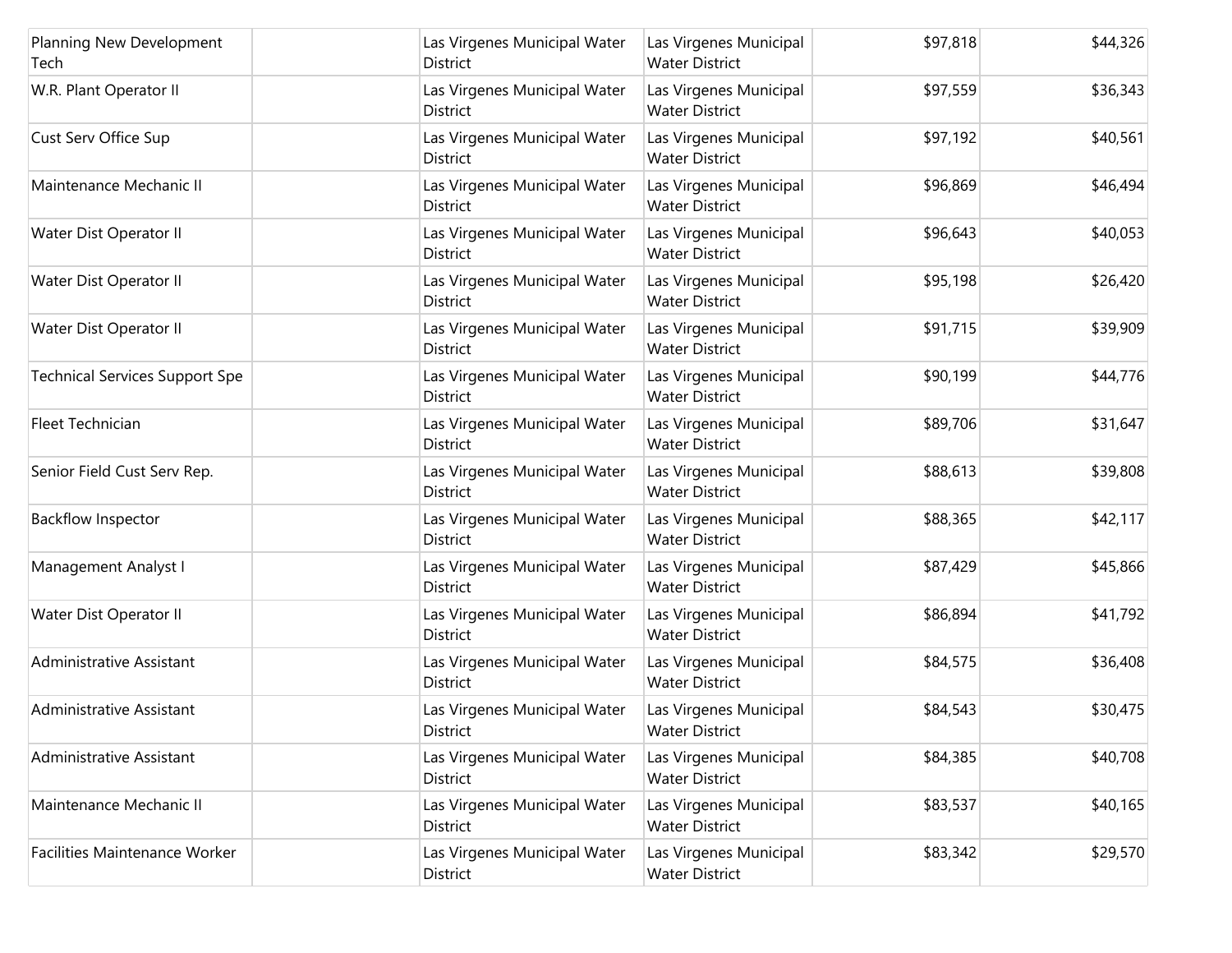| <b>Accounting Technician</b>  | Las Virgenes Municipal Water<br>District        | Las Virgenes Municipal<br><b>Water District</b> | \$82,927 | \$40,318 |
|-------------------------------|-------------------------------------------------|-------------------------------------------------|----------|----------|
| Water Dist Operator I         | Las Virgenes Municipal Water<br>District        | Las Virgenes Municipal<br><b>Water District</b> | \$82,057 | \$37,221 |
| Laboratory Assistant          | Las Virgenes Municipal Water<br>District        | Las Virgenes Municipal<br><b>Water District</b> | \$81,058 | \$25,904 |
| Field Customer Service Rep I  | Las Virgenes Municipal Water<br>District        | Las Virgenes Municipal<br><b>Water District</b> | \$79,826 | \$39,559 |
| Elec/Instrumentation Tech II  | Las Virgenes Municipal Water<br><b>District</b> | Las Virgenes Municipal<br><b>Water District</b> | \$79,639 | \$40,926 |
| Customer Service Rep.         | Las Virgenes Municipal Water<br>District        | Las Virgenes Municipal<br><b>Water District</b> | \$78,717 | \$39,027 |
| Field Customer Service Rep I  | Las Virgenes Municipal Water<br><b>District</b> | Las Virgenes Municipal<br><b>Water District</b> | \$77,849 | \$32,444 |
| Customer Service Rep.         | Las Virgenes Municipal Water<br>District        | Las Virgenes Municipal<br><b>Water District</b> | \$76,355 | \$41,395 |
| Field Customer Service Rep II | Las Virgenes Municipal Water<br>District        | Las Virgenes Municipal<br><b>Water District</b> | \$75,830 | \$41,179 |
| Laboratory Assistant          | Las Virgenes Municipal Water<br>District        | Las Virgenes Municipal<br><b>Water District</b> | \$74,182 | \$27,126 |
| Compost Worker                | Las Virgenes Municipal Water<br>District        | Las Virgenes Municipal<br><b>Water District</b> | \$69,716 | \$24,919 |
| Storekeeper                   | Las Virgenes Municipal Water<br><b>District</b> | Las Virgenes Municipal<br><b>Water District</b> | \$67,374 | \$31,190 |
| Field Customer Service Rep I  | Las Virgenes Municipal Water<br>District        | Las Virgenes Municipal<br><b>Water District</b> | \$59,058 | \$24,517 |
| W.R. Plant Operator I         | Las Virgenes Municipal Water<br><b>District</b> | Las Virgenes Municipal<br><b>Water District</b> | \$58,834 | \$24,861 |
| <b>Financial Analyst</b>      | Las Virgenes Municipal Water<br><b>District</b> | Las Virgenes Municipal<br><b>Water District</b> | \$58,644 | \$16,458 |
| Field Customer Service Rep I  | Las Virgenes Municipal Water<br>District        | Las Virgenes Municipal<br><b>Water District</b> | \$52,354 | \$32,552 |
| Management Analyst II         | Las Virgenes Municipal Water<br><b>District</b> | Las Virgenes Municipal<br><b>Water District</b> | \$50,084 | \$23,278 |
| Customer Service Rep.         | Las Virgenes Municipal Water<br>District        | Las Virgenes Municipal<br><b>Water District</b> | \$47,325 | \$21,757 |